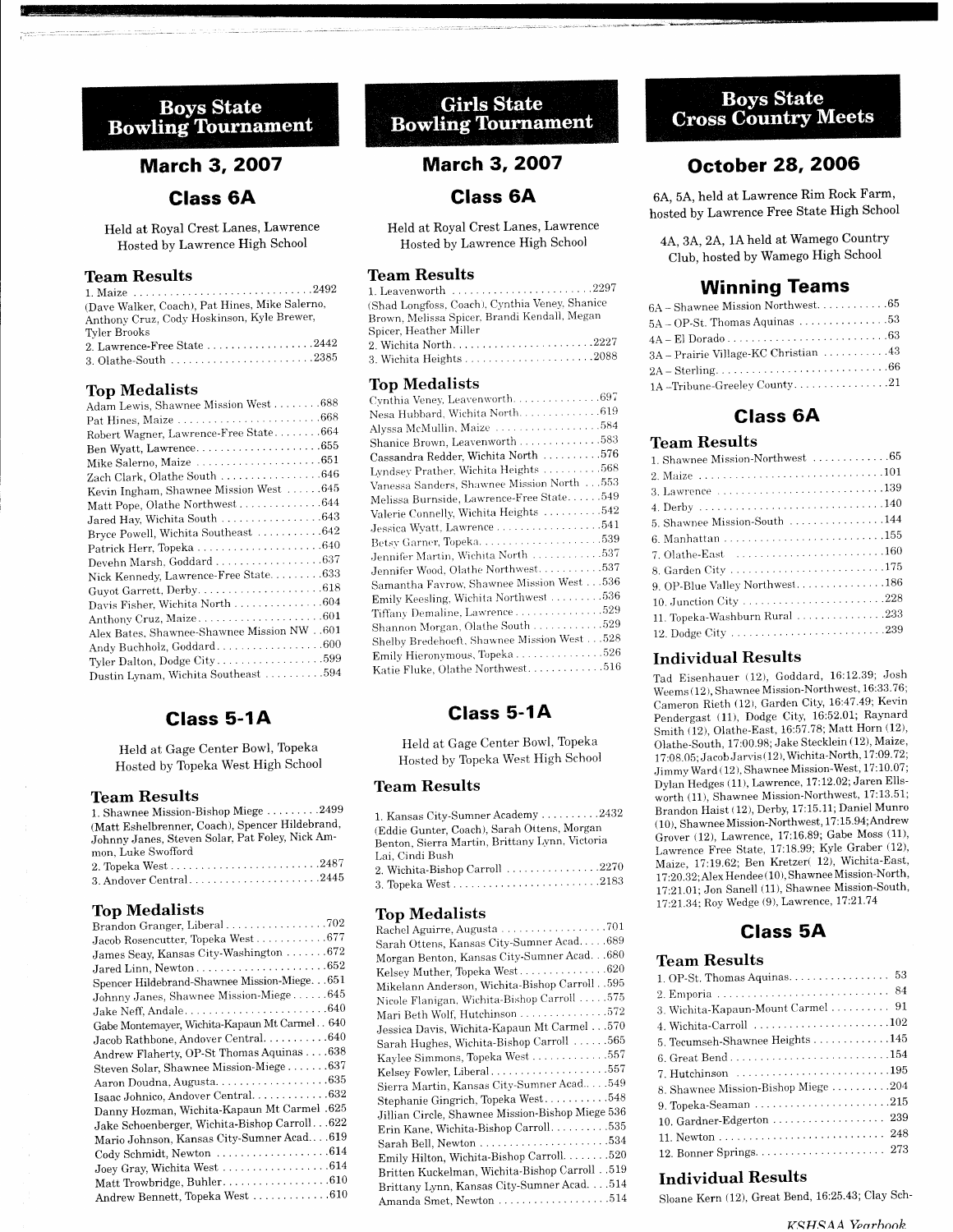neider (12), Topeka-Seaman, 16:27.53; Bryce Volz (11), Wichita-Carroll, 16:36.49; Hunter Whitmarsh (12), Kansas City-Turner, 16:52.22; Josh Richardson (10), Great Bend, 16:54.43; Josh Munsch (9), Hays, 16:56.14; Colin Hagan (11), Wichita-Kapaun-Mount Carmel, 16:56.67; Carey Crum (11), Valley Center, 16:57.04; Scott Ufford (11), Wichita-Carroll, 17:01.29; Tristan Wall (12), Winfield, 17:05.77; Steve Whiteside (11), OP-St. Thomas Aquinas, 17:06.19; Jeff Muckenthaler (11), OP-St. Thomas Aquinas, 17:06.55; Jacob Davies (11), Emporia, 17:09.09; Kyle Hanson (10), OP-St. Thomas Aquinas, 17:09.45; Tyler Anliker (11), Emporia, 17:10.04, Colin Coomer (12), OP-St. Thomas Aquinas, 17:11.66; Aaron Rankin (11), Winfield, 17:12.18: Asher Delmott (11), Emporia, 17:13.00: Ben Faires (11), Wichita-Carroll, 17:13.48; Cameron Sprague (9), Hutchinson, 17:16.95

## **Class 4A**

### **Team Results**

| 6. Mulvane 178             |
|----------------------------|
|                            |
|                            |
|                            |
|                            |
| 11. Altamont-Labette Co215 |
|                            |

#### **Individual Results**

Andrew Wagner (11), El Dorado, 17:02.76; Chris Elniff (12), Baldwin, 17:07.82; Jeb Flynn (12), Abilene, 17:08.68; Joey Chino (12), Eudora, 17:11.15; Jason Rose (12), Louisburg, 17:23.15; Austin Hunt (11), Belle Plaine, 17:24.35; Travis Tombaugh (12), Augusta, 17:27.01; Jesus Carrasco (11), El Dorado. 17:28.94; Bobby Morton (12), El Dorado, 17:30.21; Tom O'Connell (10), Andover, 17:33.82; David Roberts (10), Mulvane, 17:37.24; Russell Frakes (10), Hiawatha, 17:38.05; Tanner McNamara (12), DeSoto, 17:40.20; Caj Kueffer (12), Baldwin, 17:45.54; James Wilson (9), Abilene, 17:46.31; Asher Velvick (11), Garnett-Anderson County, 17:47.61; Phillip Banowetz (11), Altamont-Labette Co., 17:53.97; Aaron Karlin (11), Baldwin, 17:55.15; Cody Burns (12), Eudora, 17:55.59; Aaron Connor (9), Kansas City-Bishop Ward, 17:56.00

### **Class 3A**

#### **Team Results**

| 1. Prairie Village-KC Christian. 43                                     |
|-------------------------------------------------------------------------|
| 2. Gypsum-SE of Saline $\ldots \ldots \ldots \ldots \ldots \ldots$ . 76 |
|                                                                         |
| 4. Wichita-Trinity Academy132                                           |
|                                                                         |
| 6. Belleville-Republic County 147                                       |
|                                                                         |
|                                                                         |
|                                                                         |
| 10. Richmond-Central Heights 225                                        |
|                                                                         |
|                                                                         |

### **Individual Results**

Lane Bover (12), Fredonia, 16:10.74; Eddie Banda (12), Holcomb, 17:05.54; Kody Cook (12), Hoisington, 17:17.23; Michael Powell (11), Medicine Lodge, 17:20.71; Andrew Falcon (12), Salina-Sacred Heart, 17:21.97; Danny Sojka (12), Prairie Village-KC Christian, 17:23.92; Trace Kendrick (11), Scott City, 17:28.57; Clinton MacDonald (12), Gypsum-SE of Saline, 17:31.82; Zach Bainter (10), Norton,

17:35.77; Wesley Weishaar (12), Winchester-Jeff County North, 17:43.99; Wade Adams (12), Beloit, 17:48.67; James McDermott (12), Prairie Village-KC Christian, 17:50.96; Daniel Goentzel (12), Marion, 17:51.46; Nick Anning (10), Prairie Village-KC Christian, 17:53.37; Brock Mintie (12), Wichita-Trinity Academy, 17:53.88; Ben Motley (11), Prairie Village-KC Christian, 17:54.97; Trask Engle (10), Gypsum-SE of Saline, 17:55.48; David Keach (11), Neodesha, 18:00.74; Derek Poor (10), Wellsville, 18:05.43; Jerod Barker (9), Silver Lake, 18:09.54

## **Class 2A**

### **Team Results**

| 2. Shawnee-Maranatha Academy 78 |
|---------------------------------|
|                                 |
|                                 |
| 5. Holton-Jackson Heights. 141  |
| 6. Elbing-Berean Academy 180    |
|                                 |
|                                 |
|                                 |
| 10. Highland-Doniphan West 214  |
|                                 |
| 12. Johnson-Stanton County260   |

### **Individual Results**

Andrew Topham (12), Peabody-Burns, 16:46.77; Kaleb Humphreys (11), Sterling, 16:55.13; Zach Zarda (11), Shawnee-Maranatha Academy, 16:55.54; Sam Leake (10), Sterling, 17:43.10; Drew Busenitz (12), Elbing-Berean Academy, 17:47.40; Karl Wicker (12), Arma-Northeast, 18:09.17; Devin Roberts (10), Sterling, 18:12.27; Laurence Dickson (11), Highland-Doniphan West, 18:15.74; Kevin Strawn (12), Kinsley, 18:16.37; Jacob Pope (12), Syracuse, 18:16.92; Derek Martin (10), Holton-Jackson Heights, 18:24.41; Nick Wagoner (12), Shawnee-Maranatha Academy, 18:27.53; Tanner Bartholomew (12), Mankato-Rock Hills, 18:28.94; Joel Lemon (12). Hill City, 18:29.44; Nathan Juney (12), Oakley, 18:32.90; Brady Wiens (12), Meade, 18:33.50; Scott Gugler (12), Ellis, 18:34.29; Eric Wiens (12), Meade, 18:38.50; Jacob Ritter (11), Rosalia-Flinthills, 18:39.28; Levi DeLissa (10). Meade, 18:39.75

## **Class 1A**

### **Team Results**

| 1. Tribune-Greeley County 21          |
|---------------------------------------|
| 2. Montezuma-South Gray 29            |
|                                       |
|                                       |
|                                       |
| 6. Natoma122                          |
|                                       |
| 8. Grainfield-Wheatland 145           |
| 9. Lawrence Bishop Seabury Academy150 |
| 10. Scandia-Pike Valley 165           |
|                                       |

#### **Individual Results**

Kipp Schuler (12), Haviland, 17:34.66; Levi Houston (12), Tribune-Greeley County, 17:43.15; Carlos Stirewalt (12), Olathe-KS School for the Deaf, 17:52.66; Jordan Becker (10), Centralia, 17:58.90; Sean Jantz (12), Montezuma-South Gray, 18:27.95; Clyde Redger (11), Montezuma- South Gray, 18:28.69; Kristian Sherrill (9), Stafford, 18:29.75; Kyler Erickson (12), Randolph-Blue Valley, 18:31.93; Andres Mishler (12), Tribune-Greeley County, 18:37.28; Weston Koehn (10), Montezuma-South Gray, 18:43.65; Brent Moritz (12), Tribune-Greeley County, 18:45.34; Ben Henson (10), Norwich, 18:47.78; Conner Drendel (11), Haviland, 18:55.40; Brett Crittenden (12), Tribune-Greeley County, 19:01.52; Isaac Wilson (9),

Tribune-Greeley County, 19:04.23; Kevin Zerger (10), Pretty Prairie, 19:06.79; Dustin Morgan (10), Stafford, 19:07.40; Caleb Diederich (11), Hanover, 19:15.12; Ryan Young (12), Burrton, 19:25.93; Jake Govert (12), Tribune-Greeley County, 19:28.36

## **Girls State Cross Country Meets**

## **October 28, 2006**

6A, 5A, held at Lawrence Rim Rock Farm, hosted by Lawrence Free State High School

4A, 3A, 2A, 1A held at Wamego Country Club, hosted by Wamego High School

### **Winning Teams**

| 1A - Tribune-Greeley County 21 |  |
|--------------------------------|--|

## **Class 6A**

#### **Team Results**

| 3. OP-Blue Valley Northwest97 |
|-------------------------------|
| 4. OP-Blue Valley West 117    |
| 5. Shawnee Mission-South 132  |
|                               |
|                               |
|                               |
| 9. Olathe-Northwest 195       |
|                               |
| 11. Wichita-East304           |
|                               |
|                               |

### **Individual Results**

Laura Roxberg (11), OP-Blue Valley Northwest, 14:58.42; Rebeka Stowe (11), Olathe-Northwest, 15:02.81; Tamera Smith (12), Junction City, 15:11.58; Marley Crusch (10), Manhattan, 15:12.99; Amanda Miller (12), Olathe-East, 15:21.99; Haley Beggs (11), Shawnee Mission-South, 15:27.65; Hannah Hayes (10), OP-Blue Valley Northwest, 15:34.81; Kelly Renfro (11), Lawrence, 15:36.36; Alissa Freeman (10), Lawrence, 15:38.13; Kaley Temaat (11), Dodge City, 15:43.85; Brooke Grieger (10), Manhattan, 15:45.51; Ashley Wurth (10), OP-Blue Valley West, 15:46.91; Darci Miller (9), Olathe-East, 15:49.19; Kelli Russell (10), Olathe-South, 15:49.76; Marissa Quillin (11), Wichita-Southeast, 15:50.42; Amie Algrim (12), Garden City, 15:51.05; Danielle Walker (9), Maize, 15:51.58; Kyra Kilwien (10), Lawrence Free State, 15:52.55; Kristen Gilllespie (11), Shawnee Mission-South, 15:54.04; Lindsey Brown (10), Shawnee Mission-South, 15:54.57

## **Class 5A**

### **Team Results**

| 1. OP-St. Thomas Aquinas. $\ldots \ldots \ldots \ldots \ldots \ldots 68$ |
|--------------------------------------------------------------------------|
|                                                                          |
| 3. Emporia                                                               |
| 4. Shawnee Mission-Bishop Miege 129                                      |
|                                                                          |
|                                                                          |
|                                                                          |
| 8. Newton                                                                |